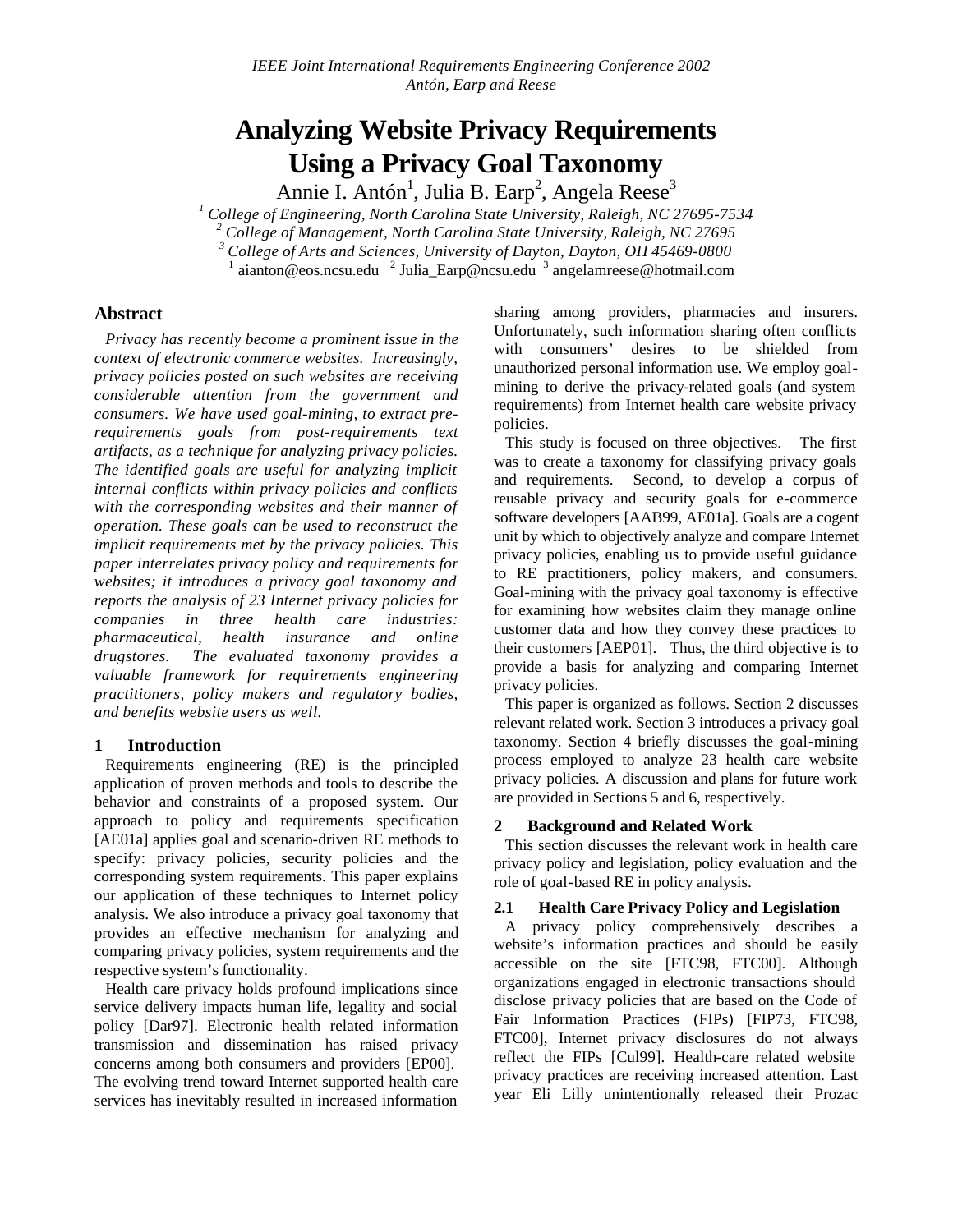clients' email addresses when the company sent customers subscribing to their prescription refill reminder notification service an email message, containing all the service subscribers' email addresses, informing them that the service was being cancelled [FTC02]. Such incidents stress the need for technical measures as well as health information exchange legislation. Although the Privacy Act of 1974 provides some protection for medical records held by federal agencies, it fails to cover medical records held by private groups where most medical records are actually created and stored<sup>1</sup>. . Moreover, the act contains numerous exceptions so that its overall protection is leaky at best.

Increased Internet utilization for health information exchange has initiated legal reform. The 1996 Health Information and Portability Accountability Act (HIPAA)<sup>2</sup> mandated the U.S. Government Administration to introduce medical records controls regulations. These regulations called for a provision for health information privacy. The Department of Health and Human Services'  $(HHS)$  final Privacy Rule<sup>3</sup> took effect on April 14, 2001 and required health care providers and plans to comply by April 14, 2003. We are clearly at a critical juncture and thus chose to focus this analysis effort within the health related information privacy domain.

#### **2.2 Privacy Policy Evaluation Mechanisms**

Privacy policies are evaluated in a rather ad hoc and inconsistent manner. Current solutions include the Platform for Privacy Preferences Project (P3P) [RC97] and various privacy seal programs [Ben99]. Internet users are concerned about threats to their privacy when online [CRA99]. Several studies have shown, however, that Internet users are more inclined to trust a website if it simply posts a privacy policy [EB02, GHS00]. Most online companies now post privacy policies on their website, but not all consumers can (or are willing to) take the time to read and understand them. Several privacy policy evaluation mechanisms do seek to assist online consumers.

The World Wide Web Consortium has established the  $P3P<sup>4</sup>$  as a standard to provide an automated way for users to gain control over the use of their personal information at websites they visit. P3P requires users to answer standardized multiple-choice questions that address various aspects of website privacy policies. Sites implementing P3P have a machine-readable privacy policy; users configure their browsers to automatically

l

4 http://www.w3.org/P3P/

determine if the site's privacy policy reflects their personal privacy preferences (users' multiple choice question responses are compared with P3P compliant policy statements). Adoption has been slow; as of June  $13\,2002^5$ , only 89 sites were compatible with the P3P 1.0 specification<sup>6</sup>. Additionally, the European Union has rejected P3P as a viable technical means for supporting their stringent privacy laws [Epi00]. P3P fails to comply with baseline standards for privacy protection and is a complex/confusing protocol that hinders Internet users in protecting their privacy [Epi00]. Little evidence supports industry's claim that P3P improves user privacy, and it does not assess compliance with the FIPs.

The FTC encourages self-regulation [FTC98] but some online businesses have yet to adopt the fundamental FIPs that address consumer privacy. Privacy seal organizations, such as TRUSTe<sup>7</sup>, BBB*online*<sup>8</sup> and WebTrust<sup>9</sup>, complicate privacy policy since consumers often trust indirect and abbreviated privacy protection indicators rather than reading the full privacy policy.

The TRUSTe privacy seal simply ensures that TRUSTe has reviewed a licensee's privacy policy for the following information use disclosures: what personal information is being gathered; how the information will be used; who the information will be shared with; the choices available regarding how collected information is used; safeguards in place to protect personal information from loss, misuse, or alteration; and how individuals can update or correct inaccuracies in information collected about them. TRUSTe requires licensees to disclose their privacy practices and adhere to privacy principles based on the FIPs. The BBB*online* privacy seal similarly ensures that a privacy policy has been reviewed for disclosures akin to TRUSTe's. These mechanisms are not stringent and do not reflect a real commitment to consumer privacy, merely an openness about the degree to which privacy is supported.

A more effective privacy evaluation mechanism would consider not only the presence of certain policy content, but the policy content implications in reference to how practices affect consumer privacy. RE provides reliable and straightforward mechanisms for evaluating privacy.

#### **2.3 Policy from the RE Perspective**

There is a need to apply proven requirements analysis methods and demonstrate how to best apply these methods within the context of analyzing policy and system requirements. Goal analysis is especially well

l

<sup>&</sup>lt;sup>1</sup> 5 U.S.C. 552a (1994)

<sup>&</sup>lt;sup>2</sup> Health Insurance Portability and Accountability Act of 1996, 42 U.S.C.A. 1320d to d-8 (West Supp. 1998).

<sup>&</sup>lt;sup>3</sup> Federal Register 59918 et seq., Department of Health and Human Services, Office of the Secretary, 45 CFR Parts 160 through 164, Standards for Privacy of Individually Identifiable Health Information, (December 28, 2000).

<sup>&</sup>lt;sup>5</sup> This date is actually misleading, since in September of 2001, 13 sites were listed. Since then, the # of sites listed has increased, but the "September 2001" date has never been updated accordingly.

<sup>6</sup> http://www.w3.org/P3P/compliant\_sites

<sup>7</sup> http://www.truste.com/

<sup>8</sup> http://www.bbbonline.com/

<sup>9</sup> http://www.cpawebtrust.org/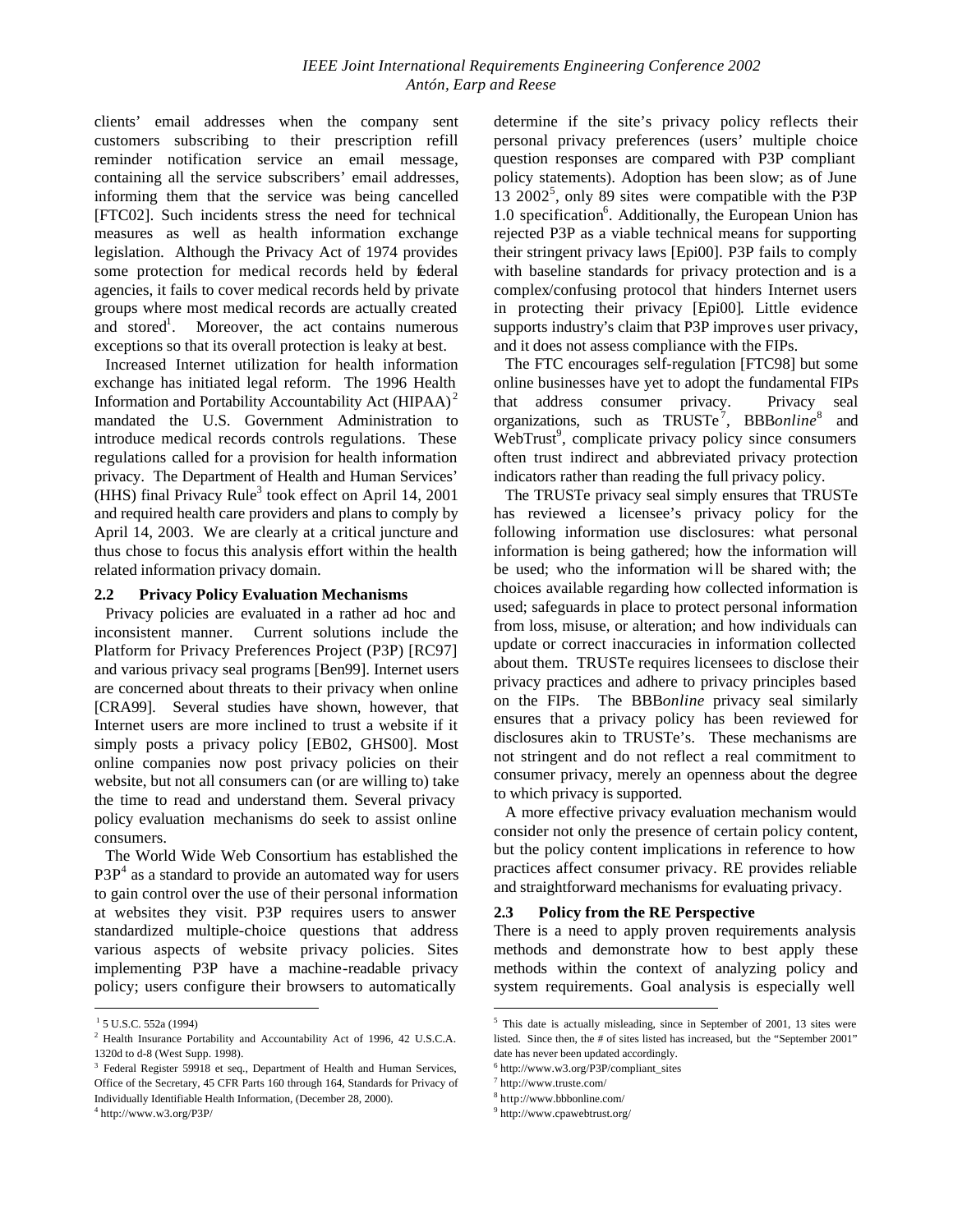#### *IEEE Joint International Requirements Engineering Conference 2002 Antón, Earp and Reese*

suited to support these activities. *Goals* are the objectives and targets of achievement for a system. In RE, goal-driven approaches focus on why systems are constructed, expressing the rationale and justification for the proposed system [Lam01]. Focusing on goals, instead of specific requirements, allows analysts to communicate with stakeholders using a language based on concepts with which they are both comfortable and familiar.

The Goal-Based Requirements Analysis Method (GBRAM) [Ant96, AP98, ACD01] is a straightforward methodical approach to identify strategic and tactical goals as well as requirements. It is useful for identifying and refining the goals that software systems must achieve, managing trade-offs among the goals, and converting them into operational requirements. The method suggests goal identification and refinement strategies through via heuristics, guidelines and recurring question types. In this paper, we describe the method's use to mine privacy policies for system goals and requirements. We now introduce our goal taxonomy.

#### **3 A Privacy Goal Taxonomy**

During the summer of 2000 we applied goal-mining in a pilot study to evaluate 24 Internet Privacy Policies from 8 non-regulated e-commerce industries (e.g. Online travel agencies and online retailers). The identified goals were useful for discovering implicit internal conflicts within privacy policies and conflicts with the corresponding websites and their manner of operation. These goals can also be used to: reconstruct the implicit requirements met by privacy policies; reason about expected policy content for different website types; and aid developers in creating policies that address common goals for a given site.

Initially, privacy experts who viewed our pilot study data suggested that all goals expressed in a website's privacy policy should support the Code for FIPs [FIP73]. However, the derived privacy goals proved challenging to classify in this simple manner. We attempted to classify the goals according to the five FIPs (notice/awareness; choice/consent; access/participation; integrity/security; and enforcement/redress), but found it was impossible to "force-fit" all the derived goals into these five categories. Careful examination revealed that broader coverage was need because the remaining unclassified goals did not exemplify privacy protection practices; instead, they reflected practices that introduce vulnerabilities in a site's ability to protect personal information. Clearly, a taxonomy based solely on the FIPs is idealistic and does not represent the realistic state of Internet privacy policy. This led us to create a comprehensive taxonomy for privacy-related system goals so that consumers and system developers can more

accurately compare privacy practices and reason about a site's functionality and alignment with its stated policies. Although there is no taxonomy for privacy requirements in existence, we chose to derive our taxonomy from the FIPs since it serves as the standard for all privacy recommendations in the U.S. [FTC98, FTC00, FIP73, Cul99].

The taxonomy broadly classifies privacy goals as either privacy protection or privacy vulnerability goals. *Privacy protection goals* are those that relate to the five FIPs and to the desired protection of consumer privacy rights. *Privacy vulnerability goals* relate to existing threats to consumer privacy. In contrast to protection goals, vulnerability goals represent statements of fact or existing behavior and are often characterized by privacy invasions. We now discuss these goal classes, providing concrete examples of health care privacy protection goals and vulnerability goals.

#### **3.1 Privacy Protection Goals**

Since privacy protection goals suggest those properties to be satisfied in a system, the protection goals are subdivided according to the FIP categories [FTC98] as defined in Table 1.

#### **3.1.1 Notice and Awareness**

The notice and awareness principle asserts that consumers should be notified and/or made aware of an organization's information practices before any information is actually collected from them. The mechanism by which consumers are typically made aware of such practices is a site's privacy policy. Some notice and awareness goals directly refer to the privacy policy itself. One can argue that the over-reliance on a privacy policy for such notifications places the burden and responsibility for notice and awareness on the consumer.

Two opposing approaches are evident in ensuring consumers awareness of privacy policy changes. The first approach is illustrated by goal  $G_{103}$ : NOTIFY customer of changes to privacy policy, which obligates the site to notify its users of changes to its policy (e.g. by sending an email message to registered users). The second approach is illustrated by goal *G104:*  POST changes to privacy policy on website, which places the responsibility for learning of changes on the site's users, who presumably must revisit the site and read its policy carefully on a regular basis. We found this second approach to be more common than the first one. All notice/awareness goals, however, do not revolve around a websites' posted privacy policy.

The following six aspects of notice and awareness are recognized in [FTC98] as essential and have been incorporated into the privacy goal taxonomy:

- identification of the entity collecting the data;
- identification of the uses to which the data will be put;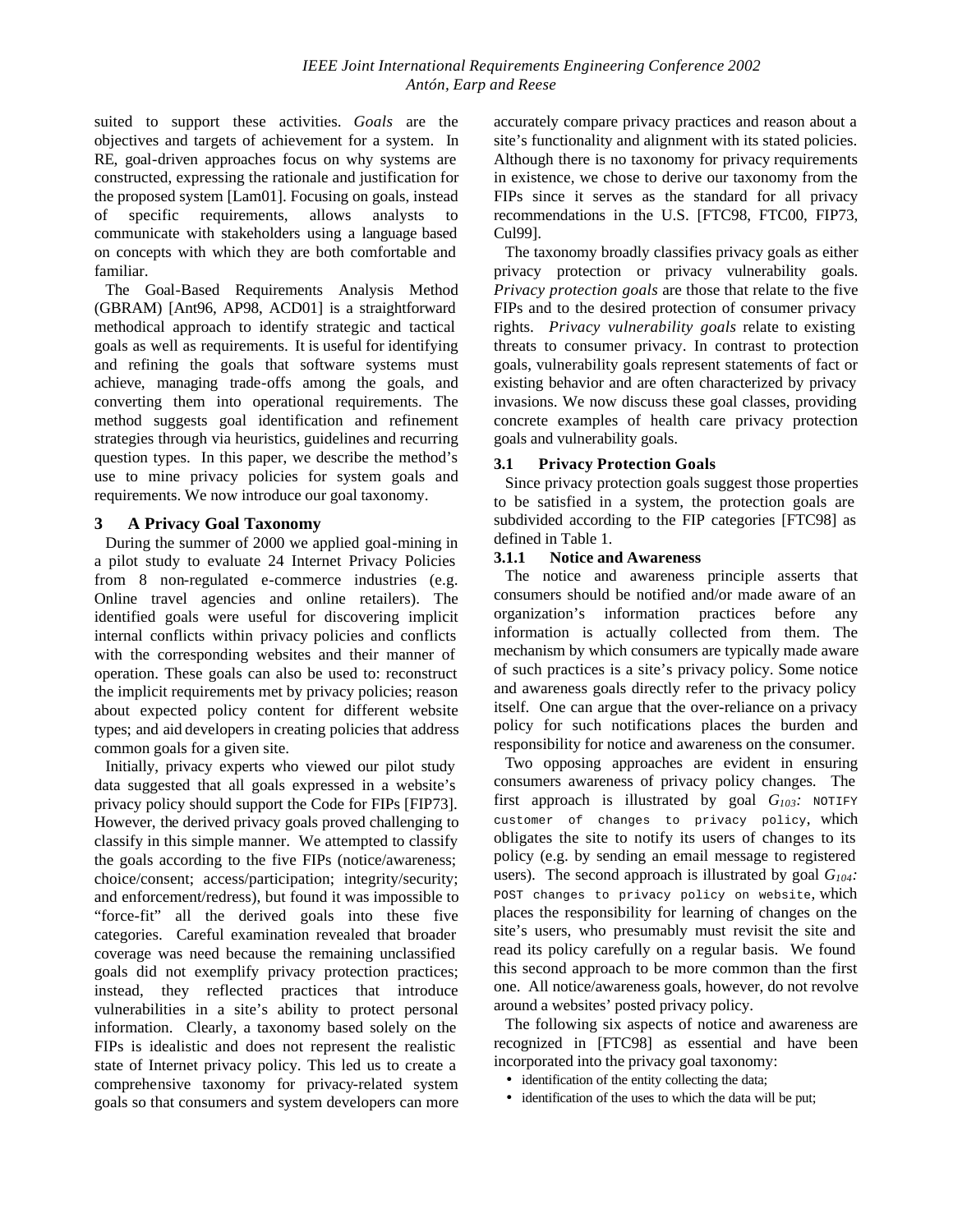- identification of any potential recipients of the data;
- nature of the data collected;
- means by which data is collected (if not obvious);
- whether the provision of the requested data is voluntary; and
- steps taken by the data collector to ensure the confidentiality, integrity and quality of the data.

This list suggests the kinds of privacy requirements that Web-based applications should satisfy. In the examined pilot study, few goals related to the organization collecting the data's identity; the examined policies either did not address this issue at all or in a few cases simply noted that their sites contained links to other sites that collected Personally Identifiable Information (PII), such as name, address, phone number, etc. Several sites returned cookies to a domain name having no obvious connection with the organization to which the site appeared to belong. General information use is typically addressed, but some privacy policies state that data collected by the site will be distributed to entities other than the one collecting the information; these entities are usually unspecified "third parties" but may be described as "partner" or "member" sites.

Other policies provide some assurance that data will not be transferred elsewhere (e.g. *G57:* PREVENT selling/ renting customer lists). Most health care privacy policies address the nature of the data to be collected presumably due to the fact that these sites handle sensitive information concerning health care records. For example, medical prescriptions and diagnoses as in goal *G63* (LIMIT disclosure of prescription information/PII to patient or authorized representative). The FIP principles "voluntary provision" category overlaps with the "Choice/Consent" principle; the taxonomy introduced in this paper classifies

**Table 1**: Privacy Protection Goal Taxonomy Goal Classifications

| <b>Protection Goal Taxonomy</b>                                                                                                                                                                                                                  | <b>Protection Goal Sub-Classifications</b>                                                                                                                                                                                                                                                                                  |
|--------------------------------------------------------------------------------------------------------------------------------------------------------------------------------------------------------------------------------------------------|-----------------------------------------------------------------------------------------------------------------------------------------------------------------------------------------------------------------------------------------------------------------------------------------------------------------------------|
| <b>Notice/Awareness</b><br>Goals asserting that consumers should be notified and/or made aware of<br>an organization's information practices before any information is actually<br>collected from them (e.g., an organization's privacy policy). | • General Notice/Awareness<br>• Identification of the Uses to Which the Data Will be Put<br>. Identification of Any Potential Recipients of the Data<br>• 3rd Party Limitations<br>• Nature of the Data Collected<br>• Steps Taken by the Data Collector to Ensure the Confidentiality,<br>Integrity, & Quality of the Data |
| <b>Choice/Consent</b>                                                                                                                                                                                                                            | • Choice of How Data is Used                                                                                                                                                                                                                                                                                                |
| Goals ensuring that consumers are given the option to decide what                                                                                                                                                                                | • Choice of Sharing Data                                                                                                                                                                                                                                                                                                    |
| personal information collected about them is to be used and whether it                                                                                                                                                                           | • Choice of What Data is Taken/Stored                                                                                                                                                                                                                                                                                       |
| may be used for secondary purposes.                                                                                                                                                                                                              |                                                                                                                                                                                                                                                                                                                             |
| <b>Access/Participation</b>                                                                                                                                                                                                                      | • PII Provision Required                                                                                                                                                                                                                                                                                                    |
| Goals allowing or restricting access to a particular site or functionality                                                                                                                                                                       | • PII Provision Optional                                                                                                                                                                                                                                                                                                    |
| based on whether or not the consumer provides their PII. Goals in this                                                                                                                                                                           | • Providing consumer access to data                                                                                                                                                                                                                                                                                         |
| category address also the ability for consumers to access or correct any                                                                                                                                                                         |                                                                                                                                                                                                                                                                                                                             |
| personally identifiable information about themselves.<br><b>Integrity/Security</b>                                                                                                                                                               | • Mission Statement                                                                                                                                                                                                                                                                                                         |
| Goals ensuring that data is both accurate and secure. Security and                                                                                                                                                                               | • User-Supplied Integrity Goals                                                                                                                                                                                                                                                                                             |
| accuracy comes from both the consumer and the organization collecting                                                                                                                                                                            | • Using Anonymous PII                                                                                                                                                                                                                                                                                                       |
| the PII. Goals in this category range from vague statements stating only                                                                                                                                                                         | • Destroying Untimely or Sensitive Data                                                                                                                                                                                                                                                                                     |
| that PII is kept securely to specific technical goals of what security                                                                                                                                                                           | • Managerial Measures to Protect Against Loss and the Unauthorized                                                                                                                                                                                                                                                          |
| protocols will be used to transfer PII over the Internet.                                                                                                                                                                                        | Access, Destruction, Use, or Disclosure of the Data                                                                                                                                                                                                                                                                         |
|                                                                                                                                                                                                                                                  | • Technical Measures to Protect Against Loss and the Unauthorized                                                                                                                                                                                                                                                           |
|                                                                                                                                                                                                                                                  | Access, Destruction, Use, or Disclosure of the Data                                                                                                                                                                                                                                                                         |
| <b>Enforcement/Redress</b>                                                                                                                                                                                                                       | • Operational Prevention Assurance                                                                                                                                                                                                                                                                                          |
| Goals addressing the mechanisms that are in place to enforce privacy,                                                                                                                                                                            | • 3rd Party Prevention Assurance                                                                                                                                                                                                                                                                                            |
| otherwise a policy is merely suggestive, rather than prescriptive. Prescribe                                                                                                                                                                     | • Failure of Assurance                                                                                                                                                                                                                                                                                                      |
| a way of working and general guidelines companies should follow. These                                                                                                                                                                           |                                                                                                                                                                                                                                                                                                                             |
| include both self-imposed and government imposed work restrictions.                                                                                                                                                                              |                                                                                                                                                                                                                                                                                                                             |

all goals pertaining to voluntary information provision as Choice/Consent goals. The last aspect of notice and awareness concerns ensuring confidentiality, integrity and data quality; this is typically expressed by goals that impose mechanisms to ensure that consumer data and information is kept confidential and secret.

## **3.1.2 Choice and Consent**

The choice and consent principle ensures that consumers are given the option to decide what personal information collected about them is used and whether it

may be used for secondary purposes. Personal information collection in itself can be a privacy invasion, one over which consumers should have some control. Choice and consent goals are typically identified by focusing on key words, such as  $OPT-IN$  and OPT-OUT. Examples include: *G14:* OPT-IN to receive information and promotions and *G16*: OPT-OUT from new use of PII in future.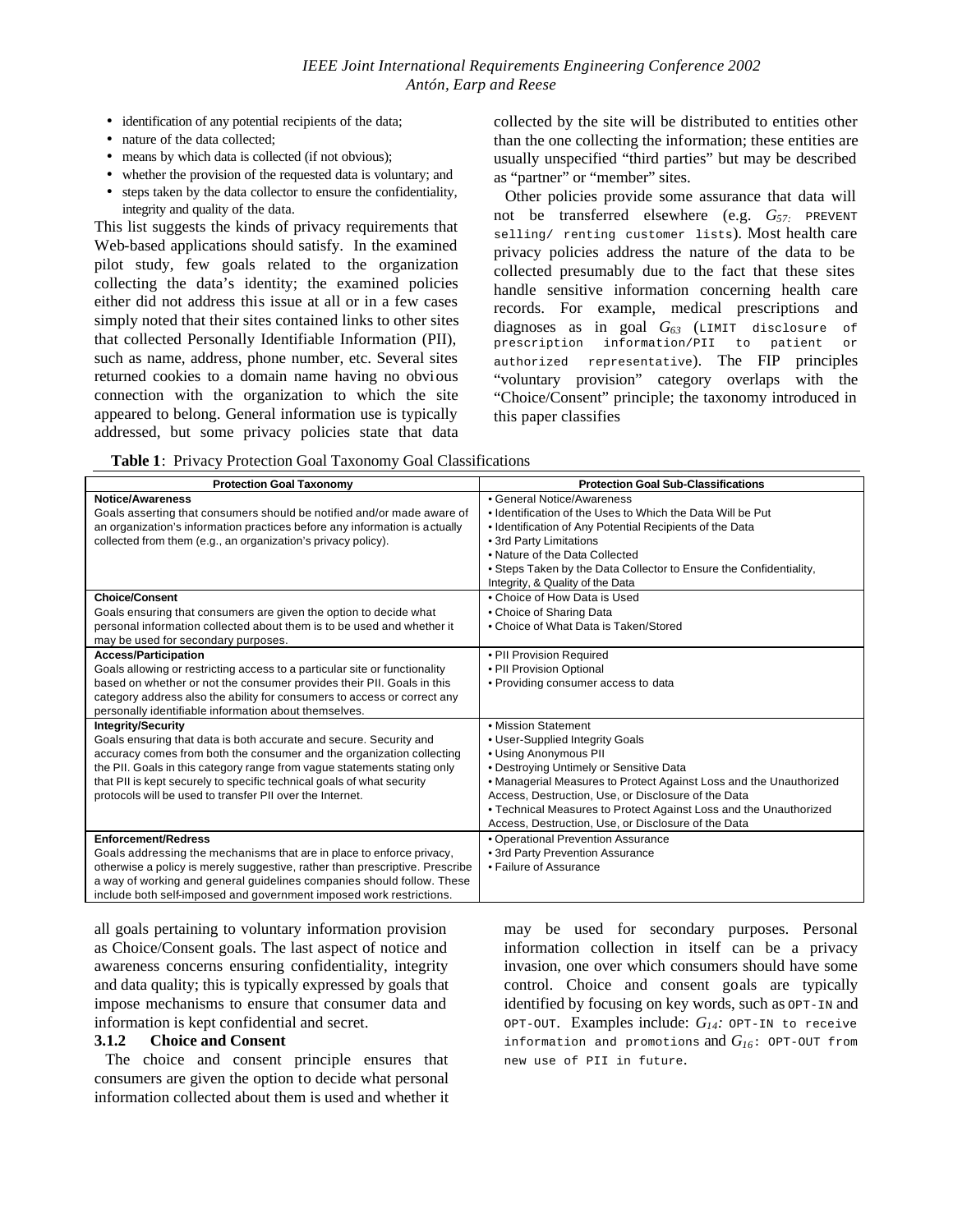## **3.1.3 Access/Participation**

The principle of access and participation asserts that consumers are able to access, correct and challenge any data about themselves; it refers to providing a means for consumers to ensure that their data is accurate and complete. Access must encompass timely and inexpensive access to data; a simple means for contesting inaccurate or incomplete data; a mechanism by which the data collector can verify the information; and the means by which corrections and/or consumer objections can be added to the data file and sent to all data recipients. The goal  $G_l$ : ALLOW customer to modify/remove their PII, which concerns removing information about an individual from a company's databases, is an access/participation goal.

## **3.1.4 Integrity/Security**

The integrity and security principle addresses the practice of ensuring that data is both accurate and secure. The following integrity/security practices are recognized in [FTC98] as essential: providing consumer access to data; destroying untimely data or converting it to anonymous form; managerial measures to protect against loss and the unauthorized access, destruction, use, or disclosure of the data; and technical measures to protect against loss and the unauthorized access, destruction, use, or disclosure of the data.

The principle of providing consumer access to data overlaps with "Access/Participation"; as previously mentioned, access/participation goals address the ability for consumers to access or correct any PII about themselves. Therefore, the goal taxonomy does not classify the provision of consumer access to data as an integrity/security goal. Instead, this goal subclass focuses on protecting sensitive data via managerial or technical measures. Managerial measures address organizational procedures that limit access to data and ensure that those individuals with access do not utilize the data for unauthorized purposes. Goal  $G_{63}$ : LIMIT disclosure of prescription information / PII to<br>patient or authorized representative patient or authorized representative (prescribing physician) and goal *G80:* DISALLOW access to PII by non-affiliated persons address managerial measures. Technical measures to prevent unauthorized access include encryption in the transmission and storage of data (e.g. *G60:* PROTECT order information using SSL encryption technology); limits on access through password use (e.g. *G61:* USE password for customer accounts); and data storage on secure servers or computers (e.g. *G114:* STORE credit card info securely (encrypted, separate DB)).

#### **3.1.5 Enforcement/Redress**

There must be a mechanism in place to enforce privacy, otherwise a policy is merely suggestive, rather than prescriptive. Although the FIP principles list three specific types of enforcement and redress (selfregulation, private remedies, and government enforcement), the examined privacy policies did not address each individually. Goals pertaining to selfregulation and private remedies are more common than those addressing government enforcement. Goal *G50:* REQUIRE employees to comply with company privacy policy addresses self-regulation whereas goal *G44:* DISCIPLINE employee who violates privacy policy exemplifies private remedies taken by a company to enforce their privacy policy.

## **3.2 Privacy Vulnerability Goals**

Vulnerability goals are classified according to the manner in which they violate consumer privacy (see Table 2). There are several kinds of insidious privacy invasions: monitoring, aggregation, storage, and information transfer. Some may argue that if a consumer opts in to being monitored the following practices cannot possibly be insidious: having ones usage patterns or other data aggregated with that of other consumers or having one's PII stored in a database and/or shared with third parties. However, in reality, most consumers are oblivious to these practices. Moreover, such information collection presents the potential for grievous privacy invasions simply due to the vulnerability presented by its existence and consequently the temptation for abuses. Obvious privacy invasions are those that consumers are acutely aware of or of which they eventually become aware. The three kinds of obvious privacy invasions are: direct collection for secondary purposes, personalization, and solicitation. Benign privacy invasions are those for which access and PII use is beneficial to the consumer (e.g. access of/to information and information collection for some positive outcome or goal achievement).

When studying the processes involved with the vulnerability goal classes (e.g. information collection, monitoring, and aggregation) there may appear significant overlap. However, looking at each goal individually, there exists a strong differentiation between these three types of goals. It was important to be able to distinguish between these types of goals since our analysis involved examining individual goals.

Consider the following scenario: a website uses cookies to monitor a customer, then collects the customer's PII and finally aggregates the data with a larger pool of data. It is reasonable to think the corresponding goals would overlap, but in reality they are individual goals that can be categorized independently. However, the strong dependencies that exist between these goals cloud this distinction. We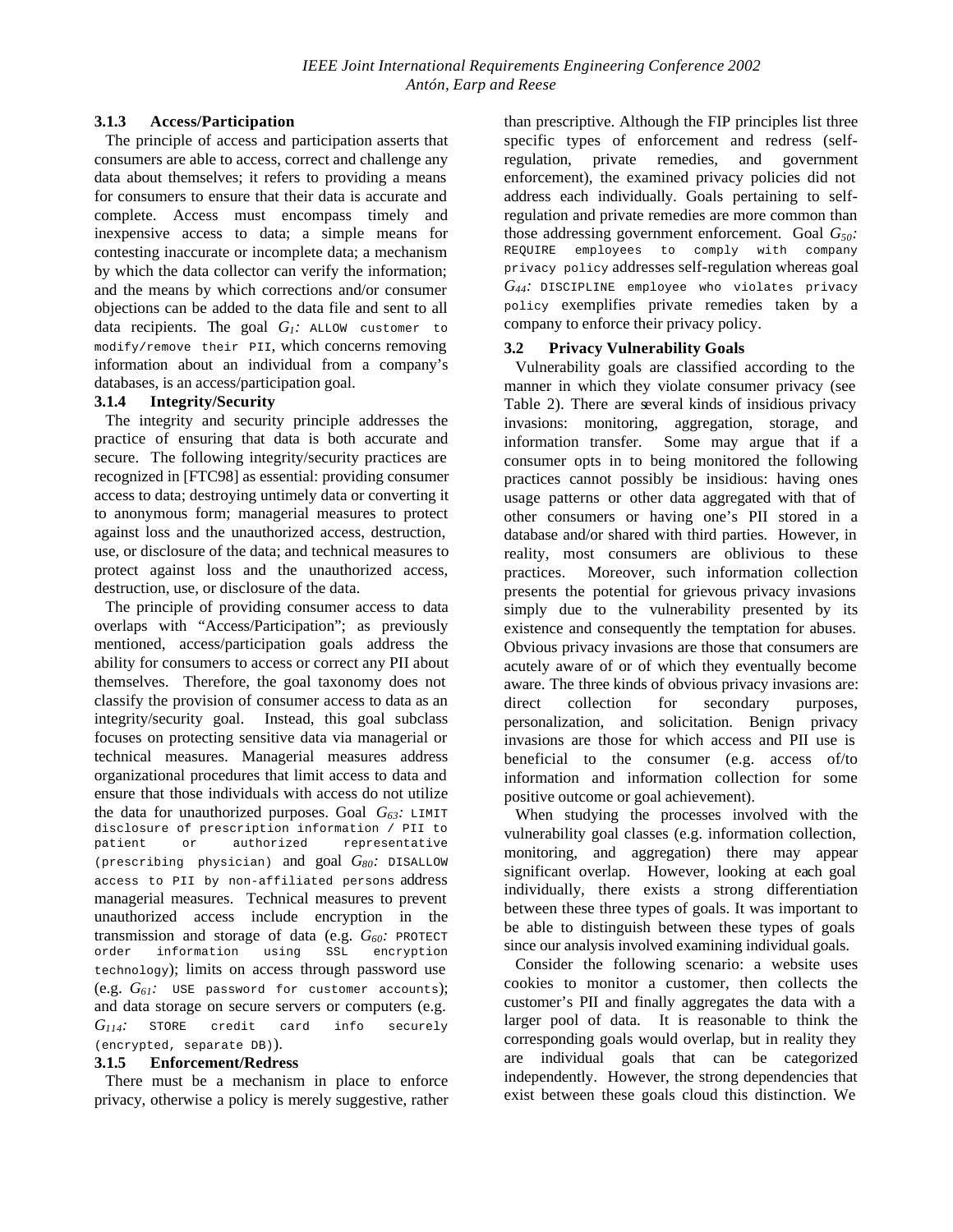thus distinguish vulnerability goals as avoidance goals because these refer to things the consumer would want to avoid. A protection goal is something we want to achieve whereas a vulnerability goal is something we want the website to avoid because it denotes the existence of threats to one's privacy.

## **3.2.1 Information Monitoring**

Information monitoring goals refer to information that organizations track when consumers visit their website. Sometimes such tracking may benefit the consumer; as when an e-commerce site maintains a shopping cart for customer purchases (information collection). Alternatively, tracking may benefit the organization when used for statistical analysis or profit (e.g. by selling aggregated information to third parties). Goal *G<sup>25</sup>* (COLLECT date and times at which site was accessed) seems innocuous, unless someone who surfs the Web at 3 A.M. begins to receive advertisements for insomnia cures, indicating the existence of a privacy vulnerability.<br>3.2.2 Information Aggregation

## **3.2.2 Information Aggregation**

Aggregation combines previously gathered PII data with data from other sources. Aggregation goals appear to be more prevalent in e-commerce privacy policies than in health care privacy policies. The goals pertaining to aggregated information in the examined health care privacy policies were classified as another goal type (e.g. information transfer or information collection). In contrast, e-commerce websites commonly aggregate information for various purposes, including targeted marketing (e.g. AGGREGATE purchase information by zip code) and statistical analysis of website usage (e.g. AGGREGATE statistics about

user browsing patterns). This suggests that goals may be somewhat domain-specific. Although aggregation goals are included in the taxonomy, this does not imply that every privacy policy must include information aggregation goals.

## **3.2.3 Information Storage**

Information storage goals address how and what records are stored in an organization's database. The two main reasons for information storage are: consumer use and corporate use. Storage for consumer use is intended to ease, for example, purchase transactions for the user (e.g. STORE purchase records). In contrast, storage goals pertaining to corporate use tend to operationalize and/or instantiate business rules (e.g. STORE credit card information until dispute is resolved).

#### **3.2.4 Information Transfer**

Privacy by definition implies ensurance that others cannot find something out. This wholly incorporates the idea that some information must not be transferred. These goals address the practice of allowing information to be transmitted, the reason(s) why information may be transferred, and to whom that information is transferred. Information transfer goals are among the easiest to identify due to a standard set of keywords for their identification: DISCLOSE, SELL, SHARE, and PROVIDE. Goal *G124:* DISCLOSE collected PII when required by law is representative of one information transfer practice and goal  $G_{129}$ : SHARE PII for offers/promotions justifies the reason for which information is being transferred.

**Table 2**: Privacy Vulnerability Goal Taxonomy Classifications

| <b>Vulnerability Goal Taxonomy</b>                                                                 | <b>Vulnerability Goal Sub- Classifications</b> |
|----------------------------------------------------------------------------------------------------|------------------------------------------------|
| <b>Information Monitoring</b>                                                                      | • Monitoring for Services                      |
| Goals concerning what organizations may track what consumers do on their site through means        | • Monitoring for Statistics                    |
| such as cookies. This could be for the consumer's benefit, like when an electronic-commerce        | • Limitation of Monitoring                     |
| application maintains a shopping cart for a consumer, or for the organization's benefit, be it for |                                                |
| purely statistical use or for profit (via selling of aggregated information to $3^{rd}$ parties).  |                                                |
| <b>Information Aggregation</b>                                                                     | N/A                                            |
| Aggregation combines previously gathered PII data with data from other sources.                    |                                                |
| <b>Information Storage</b>                                                                         | • Storage for Customer Use                     |
| Goals addressing how and what records are stored in an organization's database. These goals        | • Storage for Corporate Use                    |
| cover a broad range, from security to monitoring and basically storage-specific.                   |                                                |
| <b>Information Transfer</b>                                                                        | • Sharing PII with users                       |
| Goals concerning any transfer of information. Privacy by its very definition means an insurance    | • Sharing/Selling with Other Companies/Sites   |
| that others can not find something out. This wholly incorporates the idea that information must    | • Limitation of Sharing                        |
| not be transferred. These goals address safeguards against the transfer of information, as well    |                                                |
| as to whom what information is transferred.                                                        |                                                |
| <b>Information Collection</b>                                                                      | • Direct Collection (e.g. user provided        |
| Goals addressing how and what information is being collected. Collection occurs when an            | information)                                   |
| organization collects information from a consumer either by directly requesting that they enter    | • Indirect Collection (e.g. browsing patterns) |
| information, or by collecting information without their consent, such as browser information.      |                                                |
| <b>Information Personalization</b>                                                                 | • Personalization by User Preference           |
| Goals addressing personalization as when consumers either change their PII, or when cookies        | • Personalization of Site and Service          |
| are used to customize, thus affecting the functionality or content offered to them.                | • Personalization of Advertising, Offers, and  |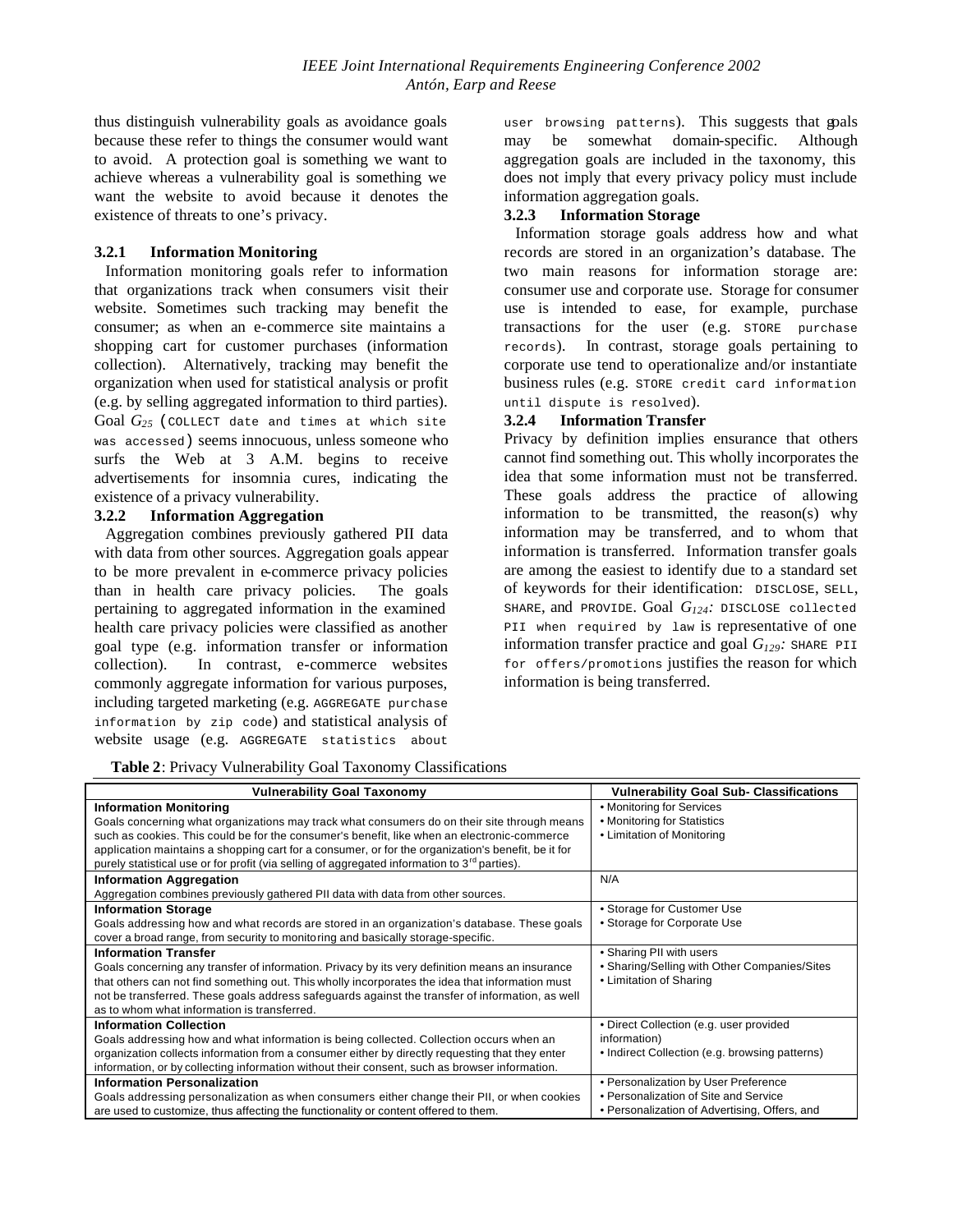|                                                                                            | Promotions                              |
|--------------------------------------------------------------------------------------------|-----------------------------------------|
| Contact                                                                                    | • Contact for Promotions and Offers     |
| These goals deal with how and for what purpose organizations contact consumers using their | • Contact for Security and Verification |
| PII. This could be helpful, such as contacting customers to validate an email address, or  | • Contact Based on Preference           |
| annoying, such as sending out unwanted promotions based on past patterns.                  |                                         |

#### **3.2.5 Information Collection**

Information collection goals address what information websites collect. Information collection is characterized as either direct or indirect. *Direct collection* occurs when an organization directly requests visitors to enter information about themselves in a form, for example (e.g. *G37:* COLLECT credit card information for billing/collect payment for services exemplifies a direct collection goal). *Indirect collection* occurs when a website collects information without the site visitor's consent (e.g *G22:* ALLOW 3rd parties to collect browsing and usage patterns information and  $G_{32}$ : COLLECT browser type).

#### **3.2.6 Information Personalization**

Information personalization goals address website tailoring or customization to a specific visitor, thus affecting the functionality or content offered to individual visitors. Personalization may be as simple as greeting the site visitor by name (e.g. "Welcome, George.") as suggested by goal *G107* (RECOGNIZE repeat customers using cookies) or may be more elaborate as in goal *G110* (CUSTOMIZE content to specific customer using demographic / profile data), which may serve to personalize the site for targeted marketing.

#### **3.2.7 Contact**

Contact goals address how and for what purpose organizations contact visitors or others. Such contact may be helpful, as when customers are contacted to validate an email address. However, sometimes contact is perceived as annoying, such as the practice of sending out unwanted promotions based upon visitors' browsing patterns. Consider goals *G38* (ALLOW affiliates to use PII for marketing/promotional purposes) and *G<sup>41</sup>* (SEND email to customer); both these goals exemplify ways in which site consumers and visitors may be contacted.

#### **4 The Goal Mining Process**

The process of identifying high-level goals is fundamental to the requirements analysis and specification process. *Goal mining* refers to extracting goals from data sources (in this case, privacy policies) by applying goal-based requirements analysis techniques [Ant97]. The extracted goals are expressed in structured natural language (examples were provided in Section 3).

Our pilot study led us to develop our privacy goal taxonomy and enabled us to codify a comprehensive set of goal-mining heuristics tailored to privacy policy analysis. The goal-mining heuristics and privacy goal

taxonomy were validated via their application in the examination of three kinds of health care website privacy policies. Goals were extracted from 23 privacy policies: 6 pharmaceutical companies, 7 health insurance companies, and 10 online pharmacies. Table 3 lists the analyzed health care websites privacy policies. The goals were analyzed according to different characteristics such as protection vs. vulnerability and subject matter (e.g. cookies, PII, browsing patterns, etc) as shown in Table 4.

Three main activities comprise the goal-mining process: goal identification, classification and refinement. Analysts first explore any available information sources such as existing security and privacy policies, or requirements specifications and design documentation, to identify both strategic and tactical goals. Goals are documented and then classified according to goal class (privacy protection or privacy vulnerability) as well as according to keyword and subject (e.g. browsing patterns, personalization, cookies, etc. in Table 4). Goal refinement entails removing synonymous and redundant goals, resolving any inconsistencies within the goal set, and operationalizing the goals into a requirements specification. The heuristics to guide the goal-mining

|                                                        |  |  |  |  | Table 3: Number of Privacy Protection and |  |  |  |
|--------------------------------------------------------|--|--|--|--|-------------------------------------------|--|--|--|
| Vulnerability Goals in 23 Health Care Privacy Policies |  |  |  |  |                                           |  |  |  |

|                         | <b>Company Name</b>       | Number of<br><b>Protection Goals</b> | Number of<br>Vulnerability<br>Goals |
|-------------------------|---------------------------|--------------------------------------|-------------------------------------|
|                         | <b>AETNA</b>              | 5                                    | 5                                   |
| Health Insurance        | <b>AFLAC</b>              | 1                                    | 1                                   |
|                         | <b>BCBS</b>               | 13                                   | 7                                   |
|                         | <b>CIGNA</b>              | 6                                    | 5                                   |
|                         | EHealthInsurance          | 7                                    | 8                                   |
|                         | Kaiser Permanente         | $\overline{4}$                       | 1                                   |
|                         | OnlineHealthPlan          | 8                                    | 9                                   |
|                         | CornerDrugstore           | 15                                   | 9                                   |
|                         | <b>DestinationRX</b>      | 16                                   | 18                                  |
|                         | Drugstore                 | 15                                   | 14                                  |
|                         | Eckerd                    | 9                                    | 6                                   |
| <b>Online Drugstore</b> | <b>HealthAllies</b>       | 11                                   | 6                                   |
|                         | <b>HealthCentral</b>      | 13                                   | 12                                  |
|                         | <b>IVillage</b>           | 21                                   | 18                                  |
|                         | <b>PrescriptionOnline</b> | 9                                    | $\overline{4}$                      |
|                         | PrescriptionsByMail       | 11                                   | 7                                   |
|                         | WebRX                     | 18                                   | 7                                   |
|                         | Bayer                     | 8                                    | 9                                   |
|                         | Glaxo Wellcome            | 5                                    | 7                                   |
|                         | Lilly (Eli)               | $\overline{\mathcal{L}}$             | 5                                   |
| Pharmaceuti             | Novartis (Ciba)           | 18                                   | 5                                   |
|                         | Pfizer                    | 4                                    | 3                                   |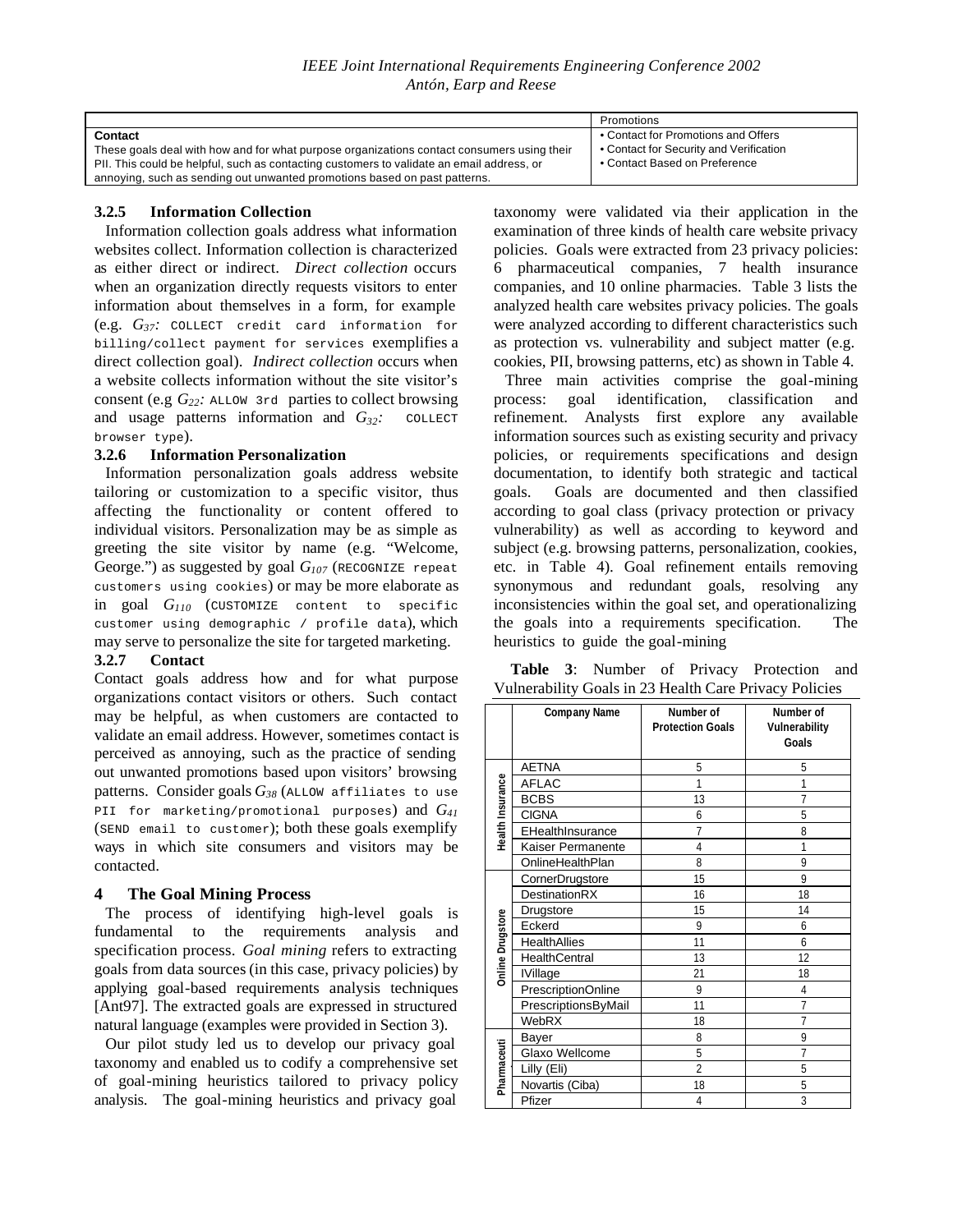| Pharmacia & Upjohn |  |  |
|--------------------|--|--|
|                    |  |  |

process are detailed in [AE01b]; they are broadly applicable and not simply relevant for privacy and/or security policy analysis.

Table 4 summarizes the subject matter analysis. The 13 subject matters studied are listed in the table's left most column. This part of our analysis is clearly domain specific; for example, PII/HI refers to Personally Identifiable Information and Health Information (as in medical records concerning one's prescription medication, etc.). However, it is useful to reason about a particular policy's subject matter since one would clearly not expect certain subjects to appear in every Internet privacy policy. We observed both privacy protection and vulnerability goals within each subject matter category. Table 4 details additional data about the identified goals, according to subject matter, such as the number of functional, operational, synonymous, redundant and final goals. It also lists the number of health care privacy goals deemed synonymous or redundant. During goal refinement the *Browsing Patterns/Site Usage, PII/HI Usage, Contacting Customer and Security/Access* goal subjects enjoyed the greatest reduction rate. Merged goals are represented by the number that appears within parentheses, following the number of synonymous goals. The "Total" and "% Reduction" columns characterize the goal set's evolution, showing growth and refinement throughout the goal-mining process. Our raw data initially contained 263 goals, mined from the 23 privacy policies; upon goal refinement completion, the goal set had been reduced to 131 goals. Some goals were not truly relevant to privacy or privacy-related functionality. These goals were classified as either functional (meaning they support some system features) or operational (these goals represent business rules or operational procedures). The goal <AGGREGATE survey results> exemplifies a functional goal; the goal <REVIEW web security weekly> exemplifies an operational goal.

### **5 Observations and Discussion**

This study had several objectives, to: (1) create a taxonomy for classifying privacy goals and requirements; (2) develop a set of reusable privacy and security goals for e-commerce software developers; and (3) use those goals to analyze and compare Internet privacy policies.

Comparing privacy policies using goals is an innovative and effective analysis method that enables us to provide useful guidance to practitioners, policy makers and consumers.

Privacy policies are difficult to compare without considering the domain, business, and system requirements. A site that supports e-commerce transactions will obviously require more policy statements that focus on PII related privacy. The subject matter goals one expects to see in these site's policies include credit card information, PII, information transfer and storage. In contrast, sites whose primary mission is information dissemination with few transactions have little or no need to address credit card information usage. It is also why goals and the goal taxonomy presented in Section 3 provide such an effective unit for measuring and comparing these policies.

It is challenging for sites to completely disclose their information practices by simply addressing the FIPs, and policies tend to contain both privacy protection and vulnerability goals (see Table 3). This is noteworthy because recommendations for creating privacy policies in the past have suggested addressing the FIPs as a comprehensive strategy for policy creation [FTC98]. Prior to our analysis, we hypothesized that the number of protection goals in a health care privacy policy is greater than the number of vulnerability goals for that policy; this hypothesis was confirmed. When comparing the number of protection and vulnerability goals for each website, the t-test analysis revealed a statistically significant difference  $(p=0.0089)$  between them. In other words, the number of protection goals for a given website was observed to be, on average, greater than the number of vulnerability goals in that website. This was the case in 15 health care website privacy policies. It is interesting to note, however, that in 17 health care privacy policies we observed the number of protection goals to be equal to or greater than the number of vulnerability goals in a given website; and in 6 privacy policies there were more vulnerability than protection goals. Eli Lilly's privacy policy stated two protection goals and five vulnerability goals (interesting given recent events). Perhaps more alarming is the existence of 18 vulnerability goals in iVillage's policy. This finding is noteworthy for

| Table 4: Subject Matter Goal Classes |  |  |  |  |  |  |
|--------------------------------------|--|--|--|--|--|--|
|--------------------------------------|--|--|--|--|--|--|

| <b>Subject Matter</b>         | <b>Total</b> | <b>Functional</b> | Operationa | Synonymous | Redundant | Final | % Reduction |
|-------------------------------|--------------|-------------------|------------|------------|-----------|-------|-------------|
| <b>Cookies/Bugs</b>           | 14           |                   |            |            |           |       | 50          |
| <b>Browsing Patterns/Site</b> | 16           |                   |            | 8(1)       |           |       | 62.5        |
| Usage                         |              |                   |            |            |           |       |             |
| <b>IP Address</b>             |              |                   |            |            |           |       | 25          |
| Aggregate Info                | 12           |                   |            |            |           |       | 41.7        |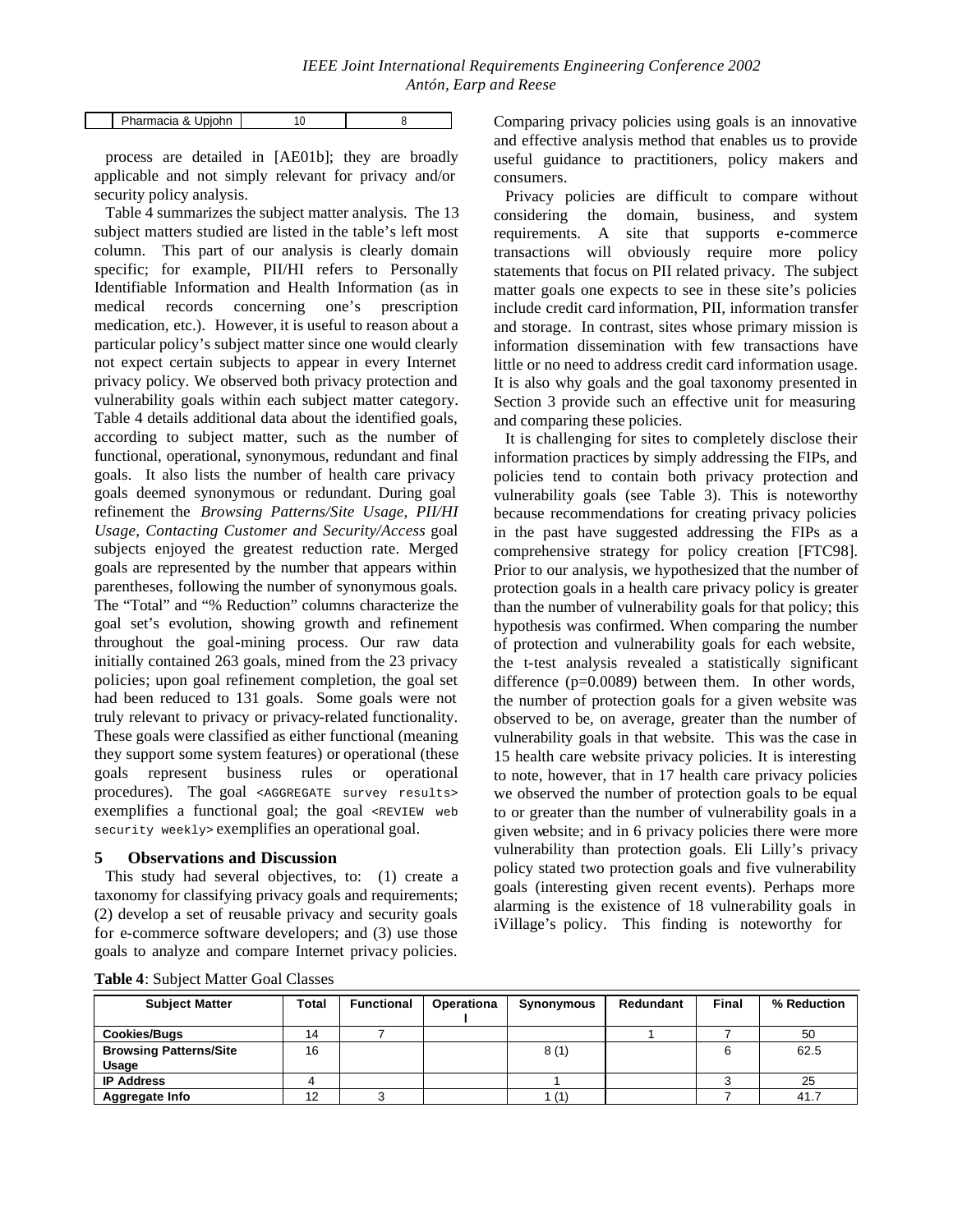## *IEEE Joint International Requirements Engineering Conference 2002 Antón, Earp and Reese*

| Information                | 18  |    |   |        |    | 15  |      |
|----------------------------|-----|----|---|--------|----|-----|------|
| PII/HI                     | 49  |    |   | 8(2)   | 10 | 26  | 47   |
| <b>PII/HI Usage</b>        | 42  |    |   | 13(6)  |    | 14  | 67   |
| <b>Credit Card Info</b>    |     |    |   |        |    |     | 56   |
| <b>Policies/Procedures</b> | 29  |    | ี |        |    | 15  | 48   |
| <b>Contacting Customer</b> | 14  |    |   |        | 6  | 5   | 64   |
| <b>OPT In/Out</b>          | 10  |    |   |        |    |     | 10   |
| <b>Security / Access</b>   | 33  |    |   | 13(1)  |    | 12  | 64   |
| <b>Children</b>            | 13  |    |   |        |    | 8   | 38   |
| TOTAL                      | 263 | 20 |   | 53(13) | 33 | 131 | 50.2 |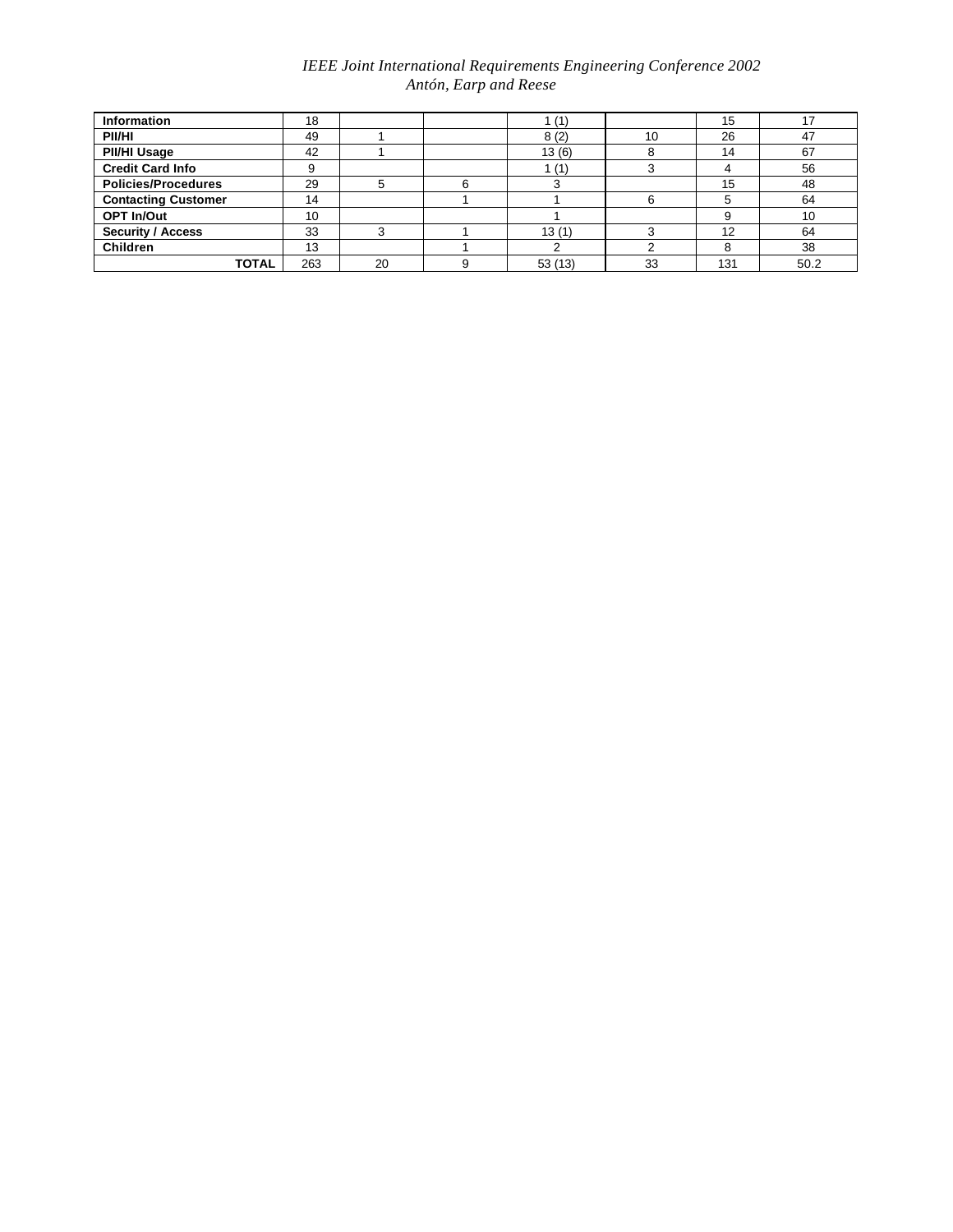consumers who hope that a health care website would focus more on expressing how they protect their customers' personal information. Having an equal number of vulnerability and protection goals demonstrates that websites introduce risk to its customers. In contrast, websites with a greater number of protection goals demonstrate that they are making an effort to minimize risk. The ability to easily identify these vulnerabilities aids requirements engineers in ensuring that system requirements address all potential vulnerabilities.

While some companies may not recognize an obligation to reveal their privacy-related goals in their privacy policy (e.g. a website using third-party cookies without giving appropriate notice in their policy), the taxonomy and goal-mining exposes a general lack of awareness, lack of compliance and potential for liability. We recognize that a taxonomy based upon existing privacy policies may seem suspect since some websites may not conscientiously construct their privacy policies. However, companies are beginning to take privacy policies very seriously as evidenced by the Chief Privacy Officer hiring trend and we believe there is much to be learned from analyzing existing privacy policies. Specifically, we submit that: (1) websites need to be held accountable for what they state in their privacy policies; (2) privacy policy authors need a taxonomy to better understand that their site's privacy policy implies certain assurances of functionality in the respective website; and (3) requirements engineers need a taxonomy to better understand the kinds of requirements needed to satisfy governing policies and help consider the potential vulnerability scenarios a system must address.

The fact that requirements specifications are often incomplete also applies to privacy policies. A careful analysis of selected goals revealed that one privacy policy failed to include the goal <ALLOW third parties to use cookies> even though the respective website did in fact allow cookies to be sent to third parties. By setting our browser preferences to warn before accepting cookies, we were able to test those sites that specifically fail to include any mention of cookies sent back to third parties. Drugstore.com requires cookies to be enabled before a visitor may even view their home page; moreover, once cookies are enabled, the website sends cookies to third parties, yet this was not expressed in their privacy policy.

Privacy vulnerability goals signal potential privacy invasions. Some invasions are insidious or covert since they are not readily apparent to consumers, as when non-transient cookies are placed on a consumer's hard drive. This is especially true when the cookie provides no additional value or benefit to the consumer, such as

with cookies that offer personalization or purchase history information. Alternatively, some privacy invasions are obvious in that the consumer is aware or becomes aware of the privacy invasion, such as when a consumer begins to receive email solicitations. Finally, some privacy invasions are benign; the consumer is a knowing and active contributor, facilitator, or participant in the exchange of PII. What one consumer considers a privacy invasion may be a valued feature or service to another consumer [AEP01]. This debate is outside this paper's scope; however, we have created a privacy values survey instrument to assess these value differences and create a privacy values baseline.

## **6 Summary and Future Work**

In this paper, we present a preliminary attempt to structure the privacy policy domain with goal taxonomies. We introduce a taxonomy for classifying privacy goals; we describe our use of a RE technique, goal-mining, to examine privacy policies for system goals and requirements. While we emphasize privacy policy analysis in this paper, the techniques are generalizable to different software systems. Eventually, in software development, goals are operationalized into system requirements and checked for compliance with the respective policies. One of our objectives is to create a library of reusable security and privacy goals; and we are well on our way to achieving this objective. The availability of this library of privacy and security goals in the *SMaRT* (Scenario Management and Requirements Tool) [AAB99] will enable requirements engineers and analysts to build security and privacy into e-commerce applications early on rather than having to add it in afterwards due to oversight or external pressures.

Examining and comparing privacy policies using goals is an innovative and effective analysis method that enables us to provide useful guidance to RE practitioners, policy makers and consumers. Our preliminary analysis showed that several websites with these goals stated in the privacy policies do not actually comply with the goals, a subject of discussion for a future paper. It is important to stress that we have not made any bold claims about this taxonomy; it will not make a site secure based on the protection/vulnerability goals. Instead, we claim that the taxonomy helps analysts evaluate a site's trust by aiding in the examination of its policies, requirements and practices.

Our plans for future work include developing a privacy rating tool based on goal analysis and the values baseline that will be established using a privacy values survey instrument. We also plan to consider the relationship between the severity of specific goal